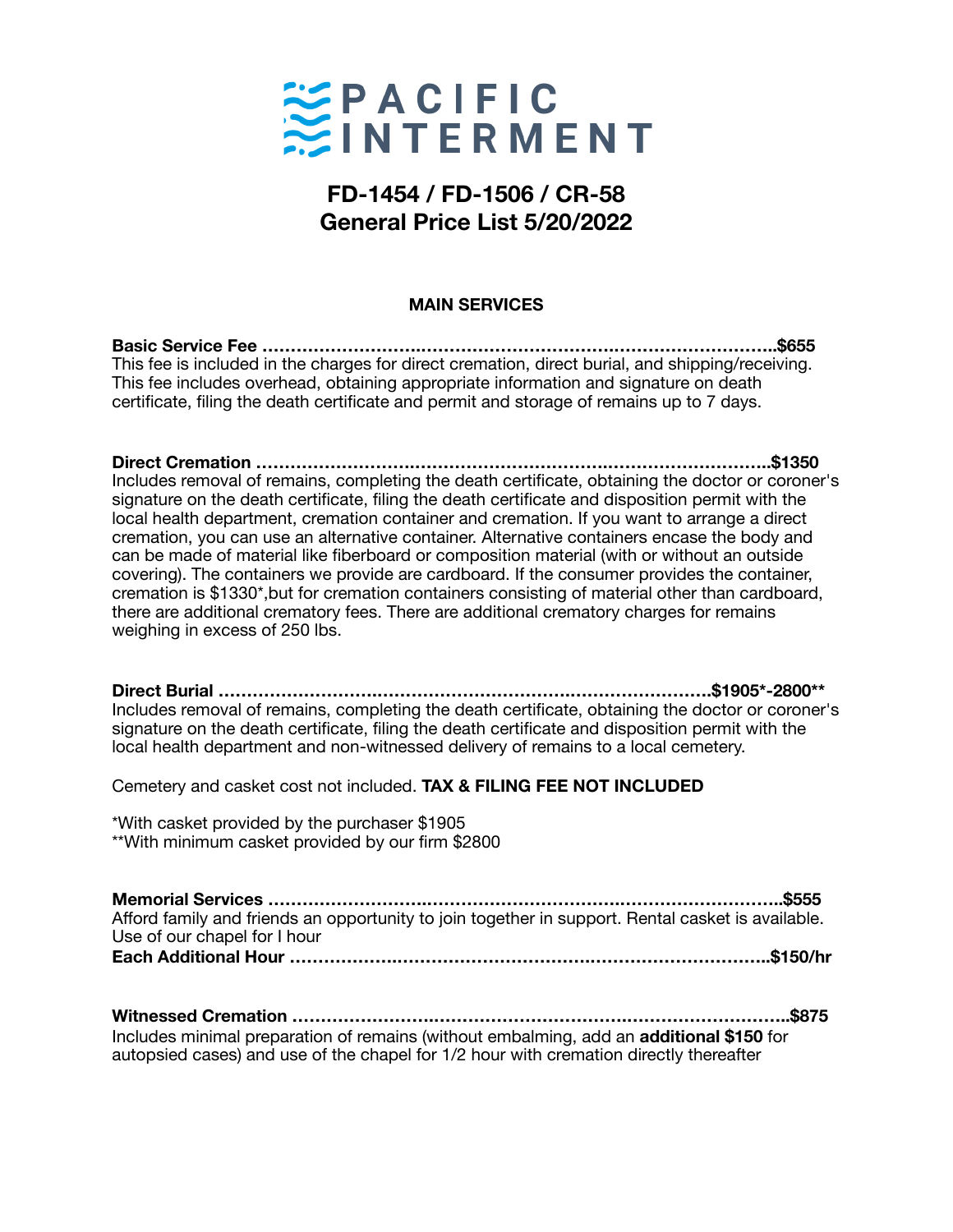

| Staff for Graveside or Church Service not held at our chapels \$550                                                                                                                                                                                                                                                                         |
|---------------------------------------------------------------------------------------------------------------------------------------------------------------------------------------------------------------------------------------------------------------------------------------------------------------------------------------------|
| For committal of ashes to the sea. United States Coast Guard certified and inspected vessel.<br>Up to 10 passengers.                                                                                                                                                                                                                        |
| \$1980.<br>Includes removal, embalming, completing and filing death certificate, disposition permit and<br>delivery of the remains to airport (airfare, shipping tray or casket not included)                                                                                                                                               |
| Same as domestic shipping with preparation of consulate paperwork, consulate fees, casket,<br>airtray & dressing are not included.                                                                                                                                                                                                          |
| Includes transfer from local airport, temporary shelter of deceased, and non-witnessed van<br>delivery to cemetery. (Hearse, graveside service, and state filing fee not included)                                                                                                                                                          |
| .\$650<br>Embalming is not required by law. Embalming may be necessary, however, if you select certain<br>funeral arrangements, such as a funeral with viewing. If you do not want embalming, you<br>usually have the right to choose an arrangement that does not require you to pay for it, such as<br>direct cremation or direct burial. |
| .\$200                                                                                                                                                                                                                                                                                                                                      |

## **CASKETS**

| A complete casket price list will be provided at the funeral home. |  |
|--------------------------------------------------------------------|--|
| A Light brown oak wood with beige crepe interior. \$275 Taxable.   |  |
|                                                                    |  |

### **URNS**

**Urns .…………………………….………………………..……………….….……………. \$64-1000**  A complete urn price list will be provided at the funeral home.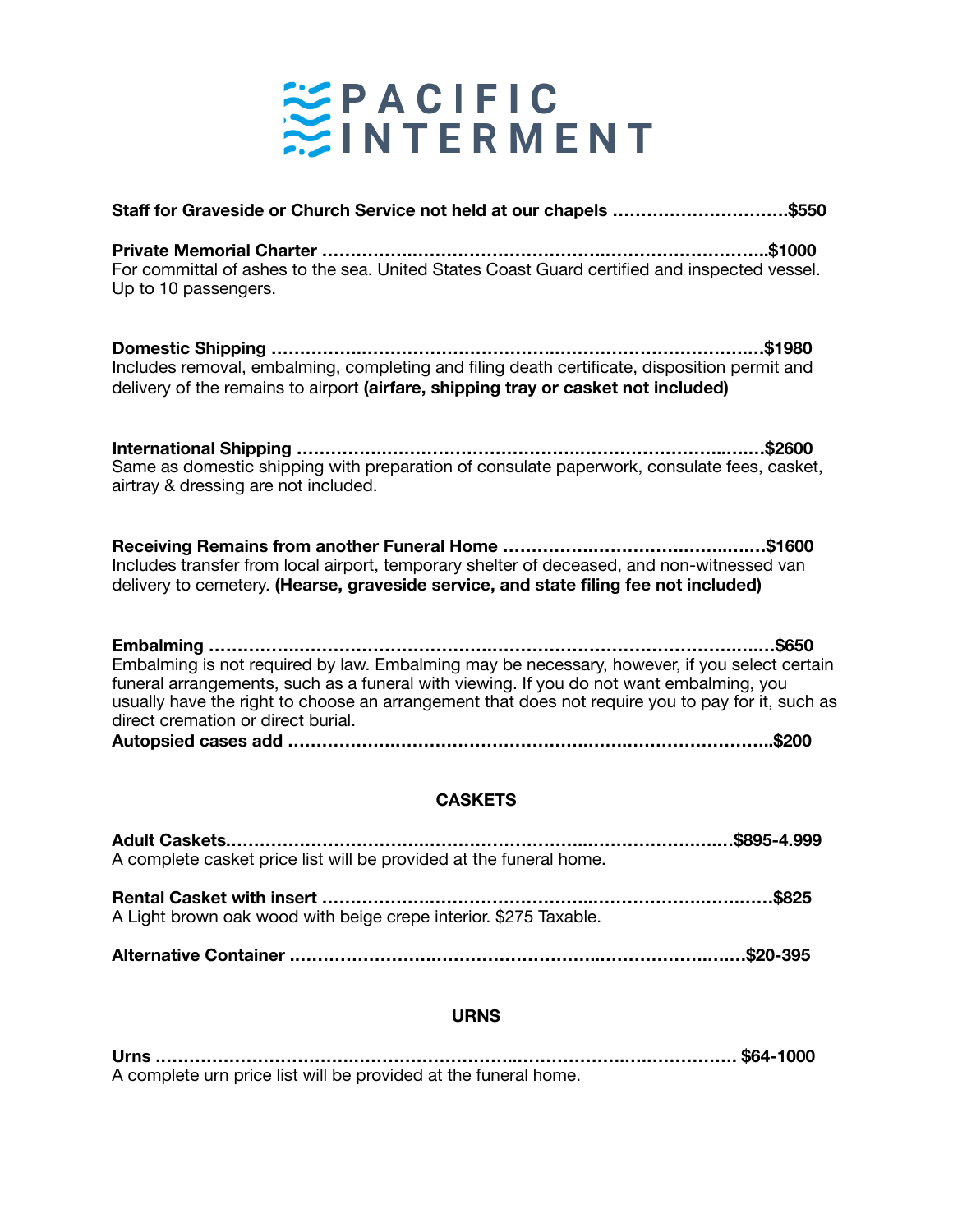

#### **OTHER SERVICES & MERCHANDISE**

| \$675<br>Includes minimal preparation of remains, and 45 minute family viewing at our Emeryville<br>location. Autopsied cases add \$150. |
|------------------------------------------------------------------------------------------------------------------------------------------|
| Includes basic hygienic care for family viewing.                                                                                         |
|                                                                                                                                          |
|                                                                                                                                          |
|                                                                                                                                          |
| Mailing Ashes ………………………………………………………………………………………\$225                                                                                     |
|                                                                                                                                          |
|                                                                                                                                          |
| 48 Hour Rush Return of Ashes ………………………………………………………………\$350                                                                               |
|                                                                                                                                          |
|                                                                                                                                          |
| Storage of Remains without cremation or burial by Pacific \$100/day                                                                      |
|                                                                                                                                          |
| Transfer of Remains to Funeral Home …………………………………………………………\$400                                                                          |
| After Hours Removal (M-F 6pm-6am, Weekends & Holidays) \$200                                                                             |
|                                                                                                                                          |
| .\$800                                                                                                                                   |
| .\$875                                                                                                                                   |
|                                                                                                                                          |
|                                                                                                                                          |